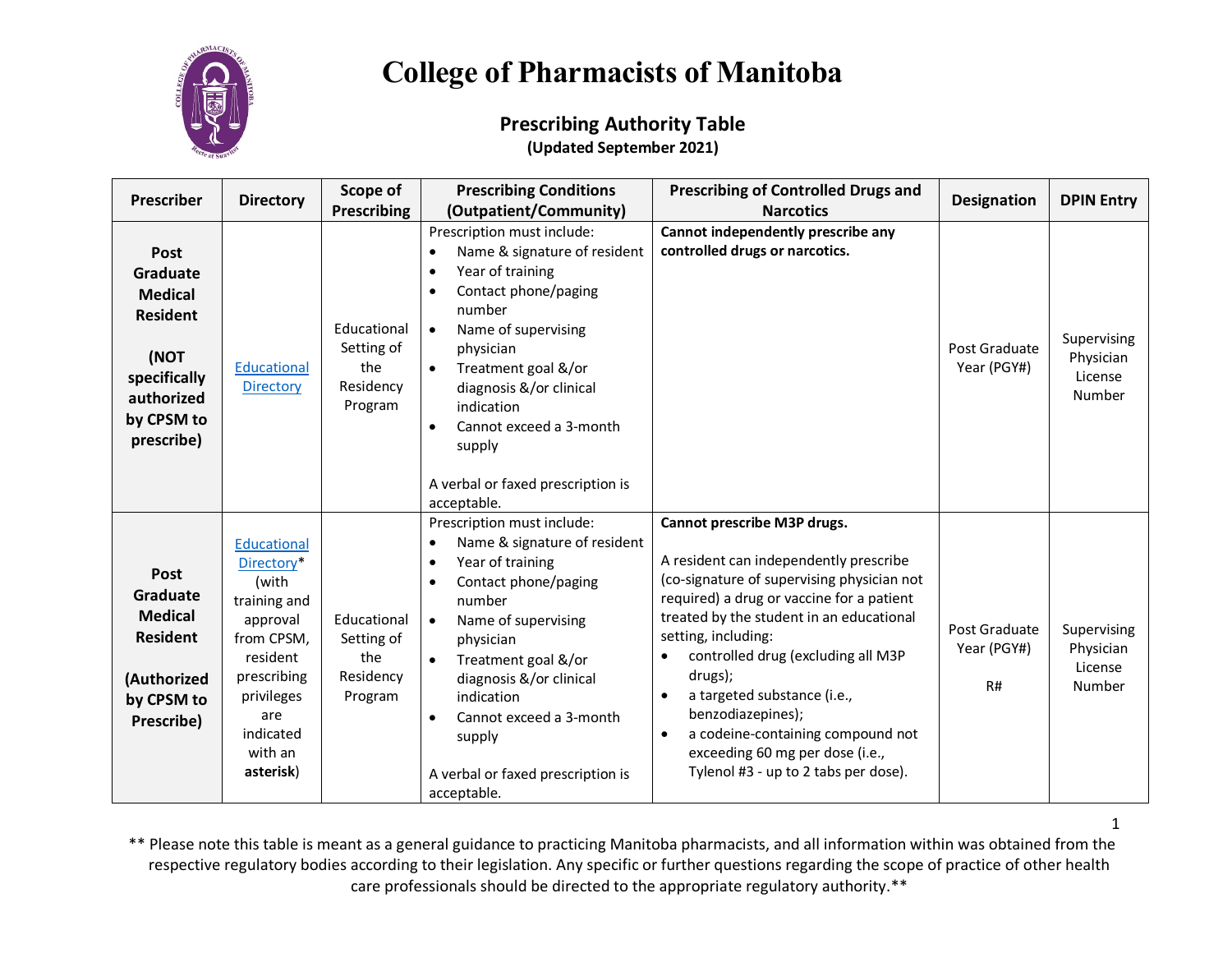

#### **Prescribing Authority Table (Updated September 2021)**

| <b>Prescriber</b>                    | <b>Directory</b>                                                               | Scope of<br><b>Prescribing</b>         | <b>Prescribing Conditions</b><br>(Outpatient/Community)                                                                                                                                                                                                                                                          | <b>Prescribing of Controlled Drugs and</b><br><b>Narcotics</b>                                                                                                                                                                                                   | <b>Designation</b> | <b>DPIN Entry</b>                             |
|--------------------------------------|--------------------------------------------------------------------------------|----------------------------------------|------------------------------------------------------------------------------------------------------------------------------------------------------------------------------------------------------------------------------------------------------------------------------------------------------------------|------------------------------------------------------------------------------------------------------------------------------------------------------------------------------------------------------------------------------------------------------------------|--------------------|-----------------------------------------------|
| Physician<br><b>Assistants</b>       | Regulated<br>Associate<br>Member:<br>Physician<br>Assistant<br>Directory       | Supervising<br>Physician's<br>Practice | Prescription must include:<br>Name, designation, and<br>signature of clinical assistant<br>Contact phone/paging<br>number<br>Name of supervising<br>physician<br>Treatment goal &/or<br>diagnosis &/or clinical<br>indication<br>A verbal or faxed order for a new<br>prescription and refills is<br>acceptable. | Cannot prescribe M3P drugs.<br>With a co-signature of supervising<br>physician, can prescribe:<br>narcotics not on M3P list (e.g.,<br>Tylenol #3)<br>Without a co-signature, can prescribe:<br>controlled drugs (excluding all M3P<br>drugs) and benzodiazepines | P.A.               | Supervising<br>Physician<br>License<br>Number |
| <b>Clinical</b><br><b>Assistants</b> | Regulated<br>Associate<br>Member:<br><b>Clinical</b><br>Assistant<br>Directory | Supervising<br>Physician's<br>Practice | Prescription must include:<br>Name, designation, and<br>signature of clinical assistant<br>Contact phone/paging<br>number<br>Name of supervising<br>physician<br>Treatment goal &/or<br>diagnosis &/or clinical<br>indication<br>A verbal or faxed order for a new<br>prescription and refills is<br>acceptable. | Cannot prescribe M3P drugs.<br>With a co-signature of supervising<br>physician, can prescribe:<br>narcotics not on M3P list (e.g.,<br>Tylenol #3)<br>Without a co-signature, can prescribe:<br>controlled drugs (excluding all M3P<br>drugs) and benzodiazepines | Cl. A.             | Supervising<br>Physician<br>License<br>Number |

\*\* Please note this table is meant as a general guidance to practicing Manitoba pharmacists, and all information within was obtained from the respective regulatory bodies according to their legislation. Any specific or further questions regarding the scope of practice of other health care professionals should be directed to the appropriate regulatory authority.\*\*

2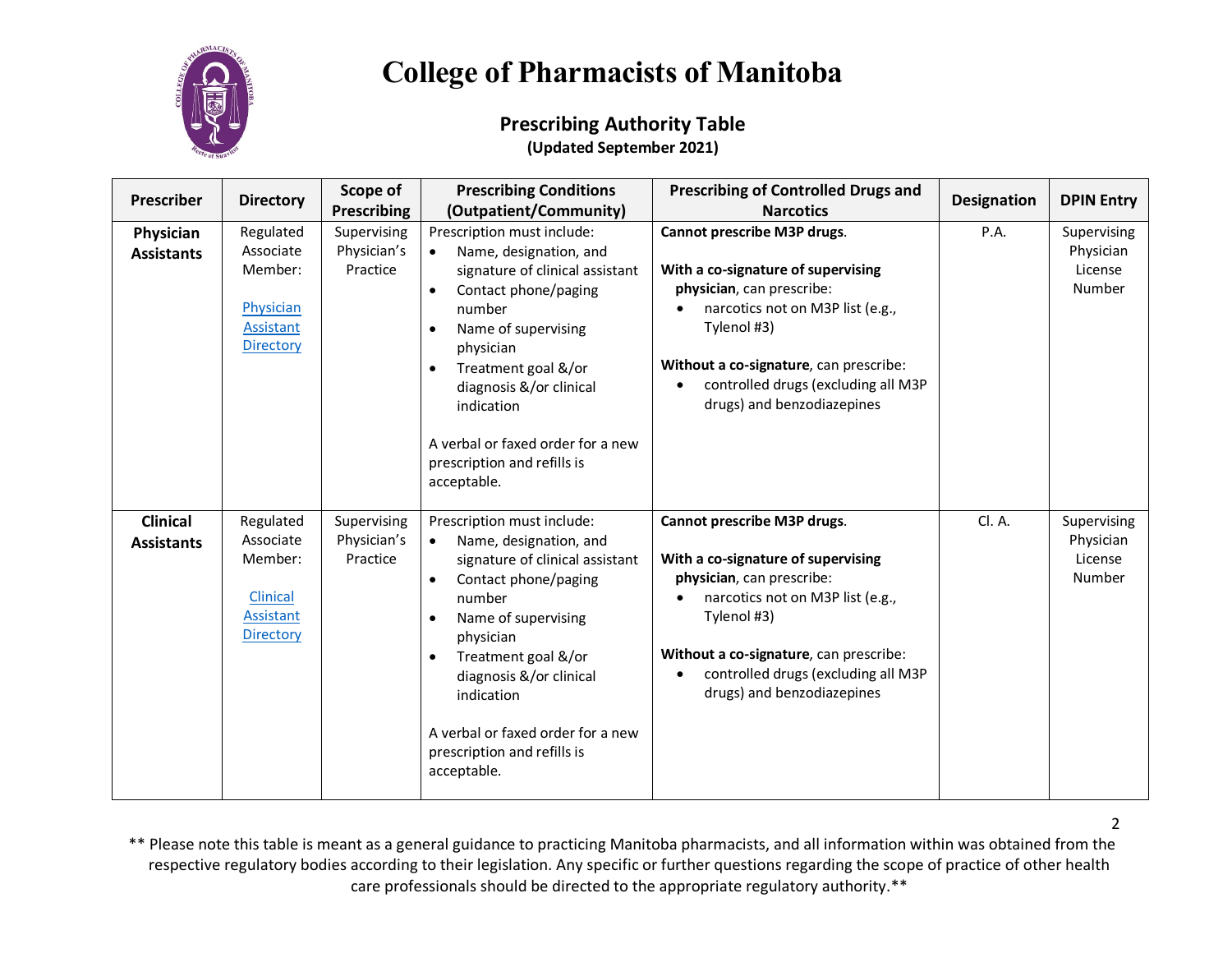

**Prescribing Authority Table (Updated September 2021)**

| <b>Prescriber</b>                                               | <b>Directory</b>           | Scope of<br>Prescribing                                                                                  | <b>Prescribing Conditions</b><br>(Outpatient/Community)                                                                                                                                                                                                               | <b>Prescribing of Controlled</b><br><b>Drugs and Narcotics</b>                                                                                                                    | <b>Designation</b> | <b>DPIN Entry</b>                                                   |
|-----------------------------------------------------------------|----------------------------|----------------------------------------------------------------------------------------------------------|-----------------------------------------------------------------------------------------------------------------------------------------------------------------------------------------------------------------------------------------------------------------------|-----------------------------------------------------------------------------------------------------------------------------------------------------------------------------------|--------------------|---------------------------------------------------------------------|
| Registered<br><b>Nurses (Nurse</b><br><b>Practitioner)</b>      | <b>CRNM Nurse</b><br>Check | Specific Area<br>of Practice                                                                             | Prescription must include one of the<br>following: treatment goal and/or<br>diagnosis and/or clinical indication                                                                                                                                                      | Yes.<br>if there is no condition on Nurse<br>Check stating:<br>"This member is not authorized<br>to prescribe controlled<br>substances"                                           | RN(NP)             | <b>Nurse</b><br>Practitioner<br>Prescriber<br>Number                |
| <b>Registered</b><br><b>Nurse</b><br>(Authorized<br>Prescriber) | <b>CRNM Nurse</b><br>Check | Travel health,<br>reproductive<br>health or<br>diabetes<br>health                                        | A RN(AP) can only prescribe a drug<br>listed in the schedule for the<br>RN(AP)'s specific client population.<br>(See schedule in Appendix A here)<br>Prescription must include one of the<br>following: treatment goal and/or<br>diagnosis and/or clinical indication | No                                                                                                                                                                                | RN(AP)             | <b>DPIN Prescriber</b><br>Number with<br>"R" prefix                 |
| Graduate<br><b>Nurse</b><br><b>Practitioner</b>                 | <b>CRNM Nurse</b><br>Check | Supervising<br><b>Nurse</b><br>Practitioner's<br>Practice and<br>specific area<br>of practice for<br>GNP | Prescription must include:<br>Co-signature of the supervising<br>$\blacksquare$<br>Nurse Practitioner/Physician<br>Treatment goal and/or diagnosis<br>and/or clinical indication                                                                                      | Only if the supervising Nurse<br>Practitioner does not have a<br>condition on Nurse Check<br>stating:<br>"This member is not authorized<br>to prescribe controlled<br>substances" | RN (GNP)           | Supervising<br><b>Nurse</b><br>Practitioner<br>/Physician<br>Number |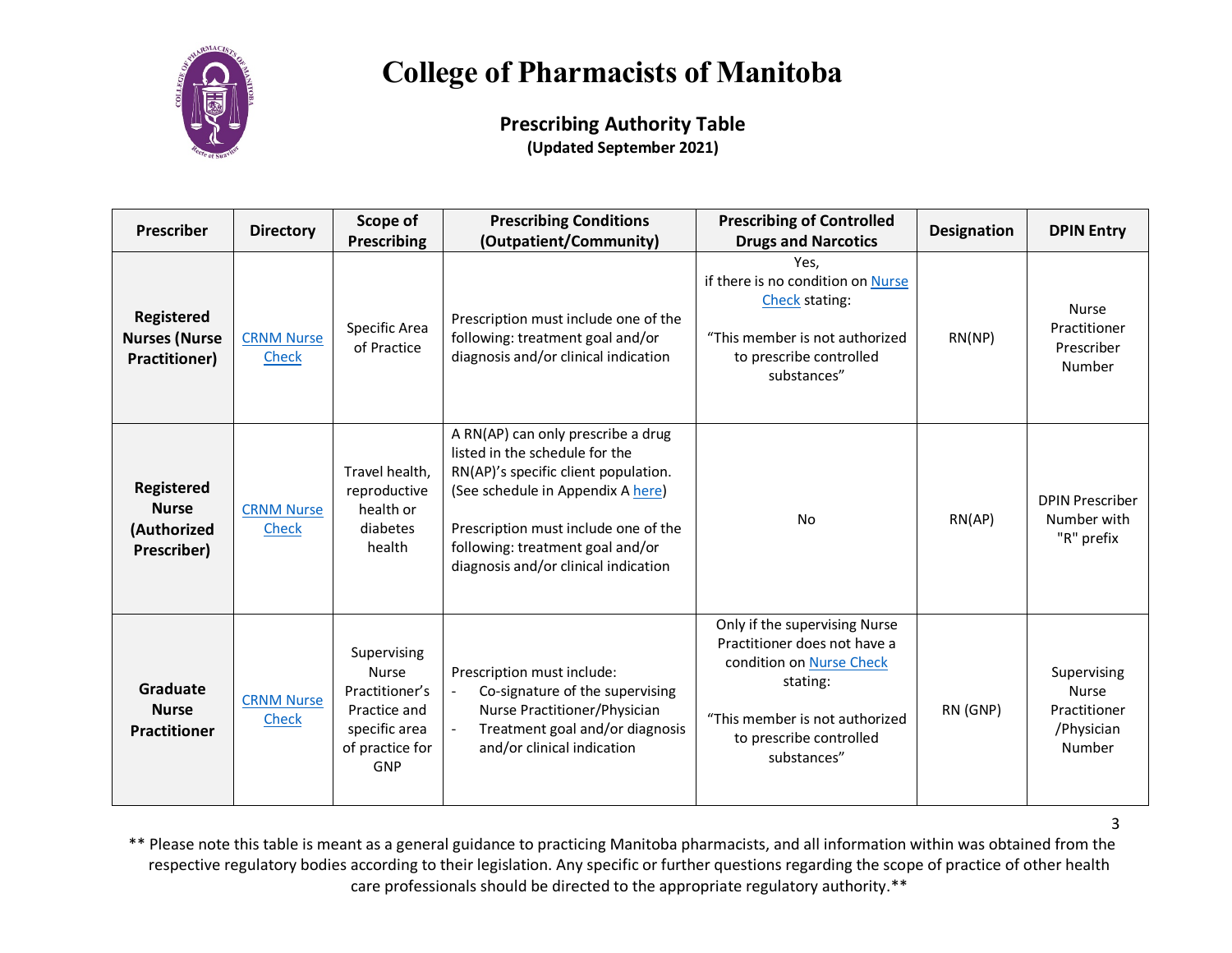

#### **Prescribing Authority Table (Updated September 2021)**

| <b>Prescriber</b> | <b>Directory</b>                                        | Scope of<br><b>Prescribing</b>                                | <b>Prescribing Conditions</b><br>(Outpatient/Community)                                                                                                                                                                                                                                                                                                                                                                                                            | <b>Prescribing of Controlled</b><br><b>Drugs and Narcotics</b> | <b>Designation</b> | <b>DPIN Entry</b>                                   |
|-------------------|---------------------------------------------------------|---------------------------------------------------------------|--------------------------------------------------------------------------------------------------------------------------------------------------------------------------------------------------------------------------------------------------------------------------------------------------------------------------------------------------------------------------------------------------------------------------------------------------------------------|----------------------------------------------------------------|--------------------|-----------------------------------------------------|
| <b>Dentist</b>    | Manitoba<br><b>Dentist</b><br><b>Directory</b>          | Scope of<br>Dental<br>Practice                                | Prescription must be for treatment<br>related to dental health, procedures,<br>or surgery.<br>Can prescribe smoking cessation<br>medication once an educational<br>program has been completed.<br>Dentist should provide follow-up and<br>monitoring of the patient.                                                                                                                                                                                               | Yes                                                            | <b>DMD</b>         | <b>Dentist License</b><br>Number                    |
| Veterinarian      | Manitoba<br>Veterinary<br><b>Medical</b><br>Association | Veterinary<br><b>Practice Only</b>                            | Prescriptions must for animal, fish, or<br>fowl. Prescriptions for office use are<br>acceptable, but not for resale.                                                                                                                                                                                                                                                                                                                                               | Yes                                                            | <b>DVM</b>         | Not applicable                                      |
| <b>Midwife</b>    | College of<br><b>Midwives of</b><br>Manitoba            | Prenatal,<br>pregnancy,<br>post-partum<br>and newborn<br>care | May prescribe and administer drugs<br>and prescribe medical devices as<br>listed in Schedule B.<br>Includes but not limited to:<br>antibiotics, antifungal agents, anti-<br>emetics, topical steroids for<br>candidiasis, drugs for lactation, anti-<br>haemorrhoidal agents, herpes<br>simplex prophylaxis, oral diclofenac<br>and naproxen, oral contraceptive<br>pills, and medroxyprogesterone<br>injection.<br>Please see Schedule B for complete<br>details. | No                                                             | <b>RM</b>          | <b>DPIN Prescriber</b><br>Number with<br>"M" prefix |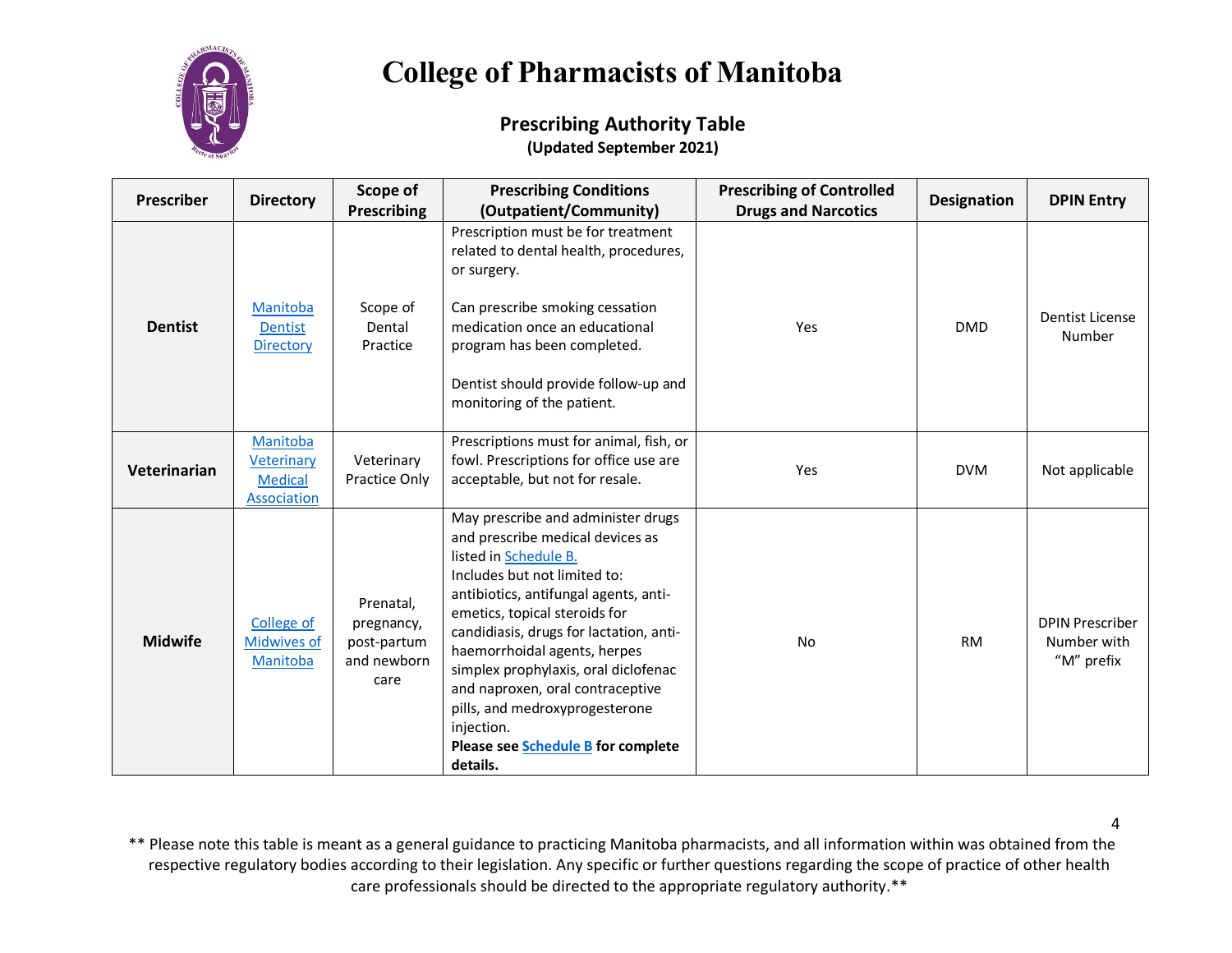

#### **Prescribing Authority Table (Updated September 2021)**

| <b>Prescriber</b>                                                 | <b>Directory</b>                                                                     | Scope of<br><b>Prescribing</b>                                                                                                         | <b>Prescribing Conditions</b><br>(Outpatient/Community)                                                                                                                                                                                                                                                 | <b>Prescribing of Controlled</b><br><b>Drugs and Narcotics</b> | <b>Designation</b>                                         | <b>DPIN Entry</b>                                   |
|-------------------------------------------------------------------|--------------------------------------------------------------------------------------|----------------------------------------------------------------------------------------------------------------------------------------|---------------------------------------------------------------------------------------------------------------------------------------------------------------------------------------------------------------------------------------------------------------------------------------------------------|----------------------------------------------------------------|------------------------------------------------------------|-----------------------------------------------------|
| <b>Optometrist</b>                                                | Manitoba<br><b>Association</b><br>$\Omega$<br>Optometrist<br>$\overline{\mathsf{S}}$ | Treatment of<br>eye disease                                                                                                            | Can prescribe medications listed in<br>Schedule A of the Regulations.<br>Schedule A includes all topical over<br>the counter and prescription eye<br>medications as well as oral<br>medications for glaucoma.<br>Oral antibiotics can only be<br>prescribed for treatment of chronic<br>eyelid disease. | No                                                             | <b>OD</b>                                                  | <b>DPIN Prescriber</b><br>number with<br>"E" prefix |
| <b>Extended</b><br><b>Practice</b><br><b>Pharmacist</b><br>(EPPh) | College of<br>Pharmacists<br>of Manitoba                                             | Scope of their<br>specialty as<br>indicated on<br>the public<br>pharmacist<br>register, with<br>another<br>health care<br>professional | Upon authorization from the College,<br>can prescribe a NAPRA Schedule I<br>medication within the scope of their<br>specialty.<br>Prescription must include one of the<br>following: treatment goal and/or<br>diagnosis and/or clinical indication                                                      | <b>No</b>                                                      | EPPh<br>(Noted on the<br>public<br>pharmacist<br>register) | Pharmacist<br>License Number<br>with "X" prefix     |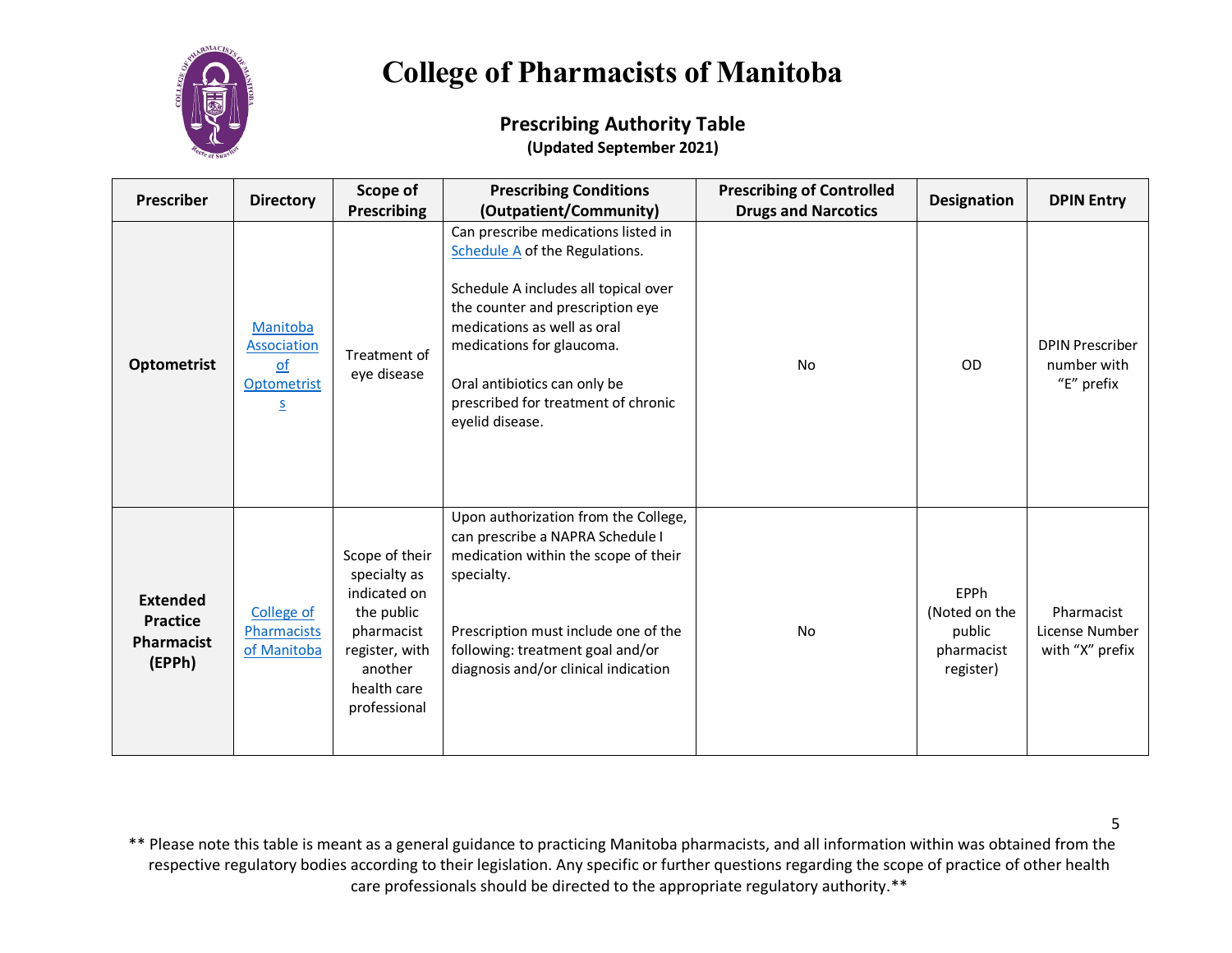

#### **Prescribing Authority Table (Updated September 2021)**

| <b>Prescriber</b> | <b>Directory</b>                         | Scope of                                                                  | <b>Prescribing Conditions</b>                                                                                                                                                                                                                                                                                   | <b>Prescribing of Controlled</b> | <b>Designation</b>                                                         | <b>DPIN Entry</b>                               |
|-------------------|------------------------------------------|---------------------------------------------------------------------------|-----------------------------------------------------------------------------------------------------------------------------------------------------------------------------------------------------------------------------------------------------------------------------------------------------------------|----------------------------------|----------------------------------------------------------------------------|-------------------------------------------------|
|                   |                                          | <b>Prescribing</b>                                                        | (Outpatient/Community)                                                                                                                                                                                                                                                                                          | <b>Drugs and Narcotics</b>       |                                                                            |                                                 |
| Pharmacist        | College of<br>Pharmacists<br>of Manitoba | Drugs listed<br>on Schedule 3<br>for Self-<br>Limiting<br><b>Ailments</b> | Upon receipt of Certificate of<br>Authorization, may prescribe drugs<br>listed on Schedule 3 of the<br><b>Regulations for Self-Limiting</b><br>Conditions (excluding smoking<br>cessation).<br>Prescription must include one of the<br>following: treatment goal and/or<br>diagnosis and/or clinical indication | <b>No</b>                        | <b>BSc Pharm</b><br>(Certification<br>noted on<br>Pharmacist<br>Directory) | Pharmacist<br>License Number<br>with "X" prefix |
|                   |                                          | Drugs listed<br>on Schedule 3<br>for Smoking<br>Cessation                 | Upon receipt of Certificate of<br>Authorization, may prescribe drugs<br>listed on Schedule 3 of the<br>Regulations for Smoking Cessation.<br>Prescription must include one of the<br>following: treatment goal and/or<br>diagnosis and/or clinical indication                                                   | No                               | <b>BSc Pharm</b><br>(Certification<br>noted on<br>Pharmacist<br>Directory  | Pharmacist<br>License Number<br>with "X" prefix |
|                   |                                          | Schedule II<br>and III Drugs<br>and Medical<br><b>Devices</b>             | Can prescribe a drug listed in<br>Schedule II or III, a drug with a DIN or<br>NPN number not listed in NAPRA<br>manual or Health Canada approved<br>medical device.<br>Prescription must include one of the<br>following: treatment goal and/or<br>diagnosis and/or clinical indication                         | No                               | <b>BSc Pharm</b>                                                           | Pharmacist<br>License Number<br>with "X" prefix |